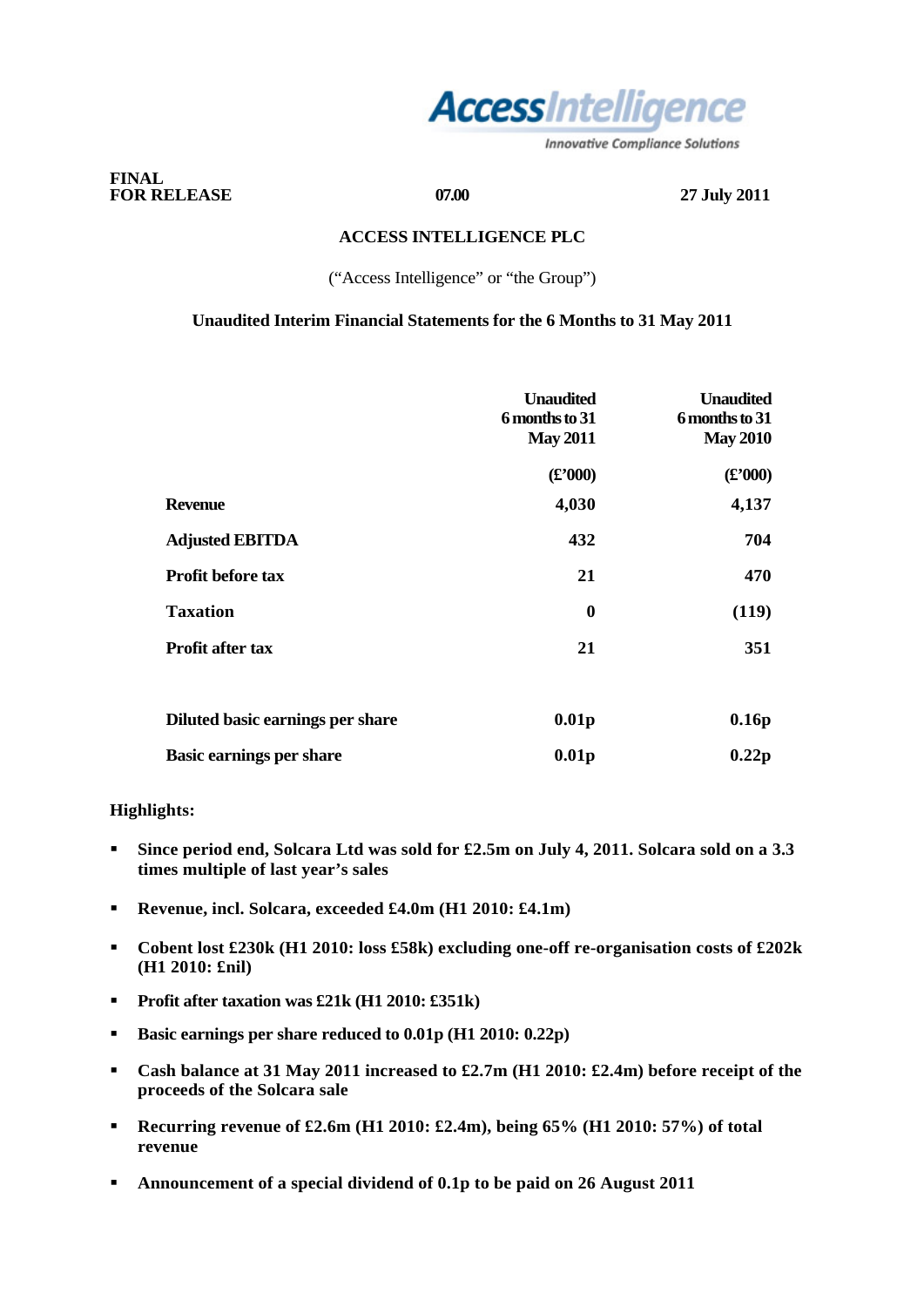# **Appointment of Joanna Arnold to the Board on 16th December 2010 and the resignation of Howard Sears on 26th July 2011**

Michael Jackson, Executive Chairman, commented: "With the exception of Cobent, which now has a new management team in place, all group companies have performed well. We are seeing continued demand for our products and services and I am pleased to report that recurring revenues are now up to 65% of Group turnover. The sale of Solcara for £2.5 million post the period end demonstrates the potential for further value creation from companies within our portfolio and we look forward to the future with confidence."

| For further information:             |               |
|--------------------------------------|---------------|
| Access Intelligence plc              |               |
| Michael Jackson (Executive Chairman) | 0207 400 0485 |
| Jeremy Hamer (Finance Director)      | 07977 234 614 |
| <b>Northland CP</b>                  | 020 7796 8800 |
| Shane Gallwey / Katie Shelton        |               |
| <b>Cubitt Consulting</b>             | 020 7367 5100 |
| Chris Lane / Alice Coubrough         |               |

# **Notes to Editors:**

Access Intelligence plc delivers Software-as-a-Service ("SaaS") solutions which help enhance corporate governance, mitigate risk and drive compliance for the public and private sectors. The board is headed by Michael Jackson as Executive Chairman and Jeremy Hamer as Group Finance Director.

# **Product Portfolio**

# **e-Procurement**

SaaS procurement & contract management solutions delivering cost savings to both the public and private sectors through procurement portals that facilitate aggregation. Due North's public sector customers are focused on transparency and best practice procurement procedures to ensure fairness and equality in their supply chain. Due North's private sector customers have an emphasis on mitigating supply chain risk through monitoring contracts and supplier standards.

The division has a well-defined presence in the public sector including the Bank of England, Metropolitan Police, many large Local Government Authorities and much of the emergency services. In the private sector the customer base is building including Ladbrokes and Investec.

# **Training & Competence**

This division incorporates Cobent and MS2M. Cobent provides essential training on standard operating procedures and policies for companies in the FDA, FSA and HSE regulated markets. Cobent's training management solution ensures that organisations can show a full audit trail of employee training when required by a regulator, thus managing compliance and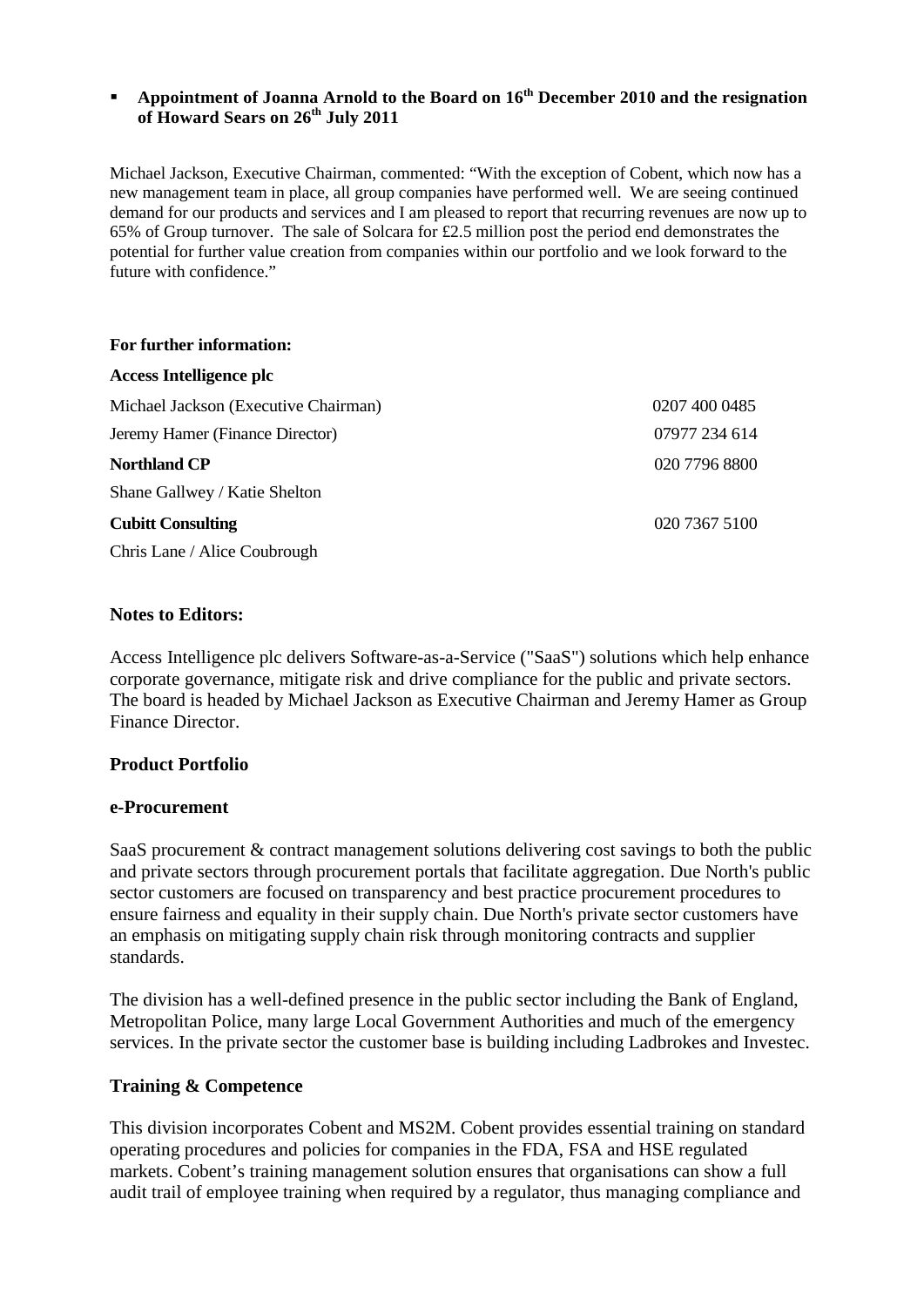enhancing governance policies. MS2M monitors the lifecycle of an employee within the organization, tracking performance against KPIs like customer complaints, revenue targets or industry qualifications.

MS2M and Cobent continue to deliver employee risk management tools to companies in heavily regulated industries, such as financial advisors who are under growing pressure to comply with the FSA's Retail Distribution Review.

Key customers for MS2M and Cobent include: RBS, Aviva, Merck, Eli Lilly, The United Nations, Barclays, DSG and Ladbrokes.

# **Media & Communications**

AIMedia & Communications Ltd delivers a SaaS based solution for media relations, public and government affairs, internal and brand communications professionals.

Transforming the way organisations manage stakeholder interactions in order to protect brand reputation, through promoting corporate governance and protecting against communication discrepancies.

Ensuring consistency, transparency and accountability in communications planning and delivery across disparate teams, divisions or territories.

Our public sector customers including central and local government, the police and the NHS in the public sector and a growing private sector presence including RBS, Trafigura, Carphone Warehouse, BG Group and Northern Gas.

# **Incident Management Software**

AIControlPoint delivers a SaaS based virtual incident room for the management of risk and compliance during an incident. Ensures efficient and effective communication during an incident, whilst providing a full audit trail of actions. Strength in the Oil and Gas, Financial Services and Transport industries to assist with major risk mitigation.

Key customers for AI ControlPoint include: ING, Societe General, Visa, easyjet, Thomas Cook, Subsea7, Centrica and Petrofac.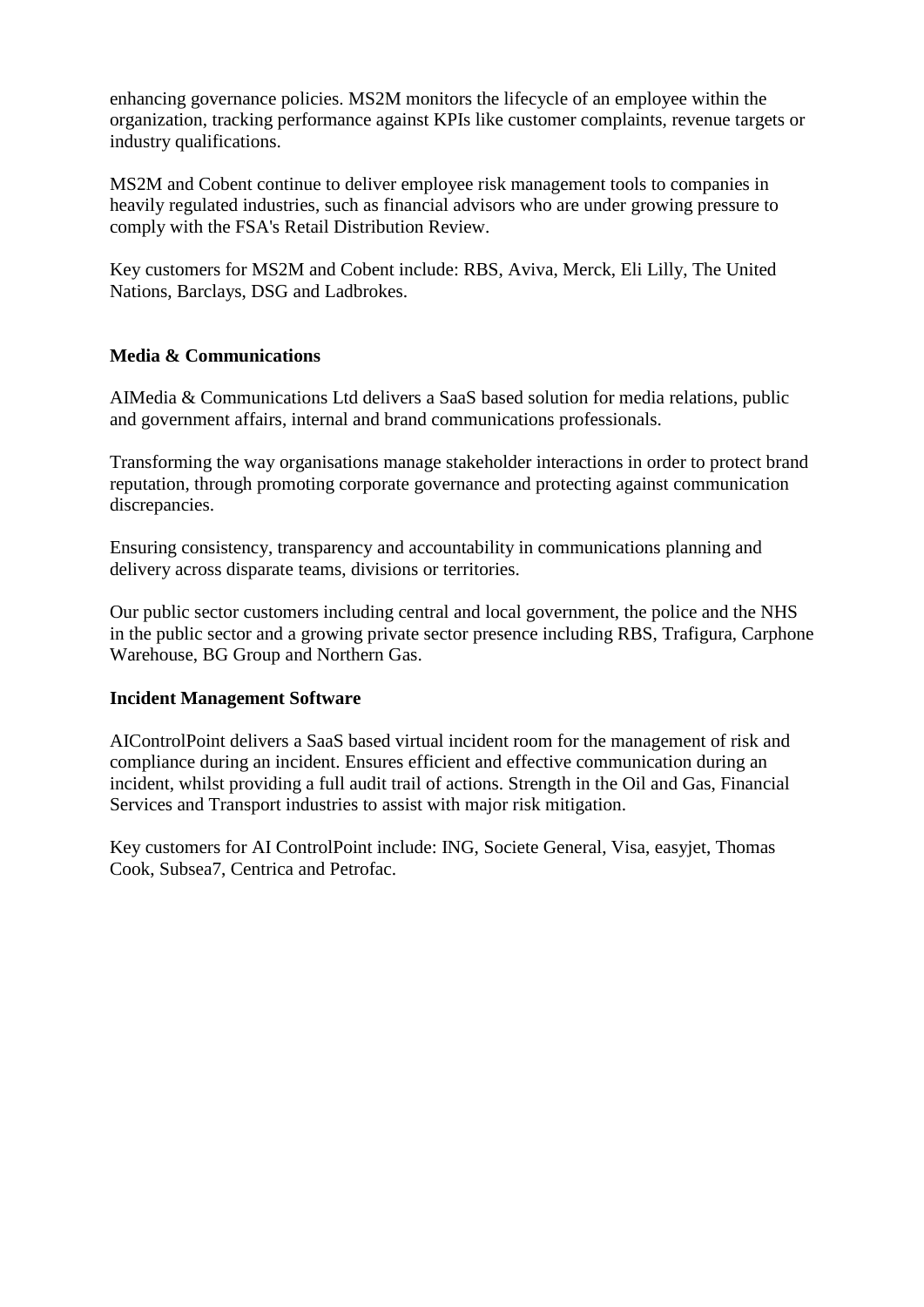#### **Chairman's Statement**

I am pleased to announce our results for the 6 months ended 31 May 2011. These results have been impacted by the losses and re-organisation costs at Cobent, whilst the remainder of the Group has performed well. Since the period end we have also completed the sale of Solcara for a cash sum of £2.5m.

#### **Results**

Group revenue was down by 3% to £4,029,865 (H1 2010: £4,137,112). The Group's operating profit before taxation was £90,767 (H1 2010: £548,000). In arriving at operating profits we have charged £84,900 (H1 2010: nil) for the amortization of intangibles and £10,000 (H1 2010: credit £3,000) for share based payments.

Operating losses relating to Cobent were £229,643 (H1 2010: loss £57,819) excluding £201,590 (H1 2010: nil) of one-off costs relating to the re-organisation of the company.

The basic earnings per share are 0.01p (H1 2010: 0.22p). The Group had net cash at the end of the period of £2,744,967 (H1 2010: £2,423,923).

During the first 6 months the Group has also gained shareholder and court sanction for the merging of the parent company's share premium and revenue reserves to produce the positive reserves necessary to allow the payment of future dividends. Four dormant subsidiaries have also been dissolved in the period.

## **Dividend**

Following the sale of Solcara Ltd the Group will be paying a special dividend of 0.1 pence per share to those shareholders on the register on  $12<sup>th</sup>$  August 2011. The dividend payment date will be  $26<sup>th</sup>$  August 2011.

It is also the Group's intention to begin paying an annual dividend of a similar level, subject to shareholder approval at our General Meeting in April 2012.

### **Strategy**

The Group continues to implement its strategy of delivering Governance, Risk and Compliance (GRC) software solutions into the public and private sectors. The Group's intention is to grow by delivering products which manage short term regulatory and compliance requirements, as well as mitigating and controlling organisations' long term risks and empowering corporate governance. The Group will combine growth through the organic sales of our best of breed solutions with complimentary acquisitions in the GRC space. Cobent (acquired March 2010) is a key example of the Group's acquisition strategy, adding compliance training and competency management to our existing product portfolio. The addition of Cobent to the Group not only broadens our product portfolio, but also provides additional cross selling opportunities. The existing product portfolio offers a strong bedrock on which to build dynamic and competitive Software-as-a-Service propositions, providing the Group with sustainable profits and long-term growth in shareholder value.

Our continued focus on the Software-as-a-Service business model represents long-term visibility of revenues, high customer retention through long-term contracts and strong cash generation. The benefits of this to our customers are more frequent upgrades, lower cost of ownership and a higher level of service. In the first half £2,612,870 (H1 2010: £2,380,520) was derived from recurring revenues.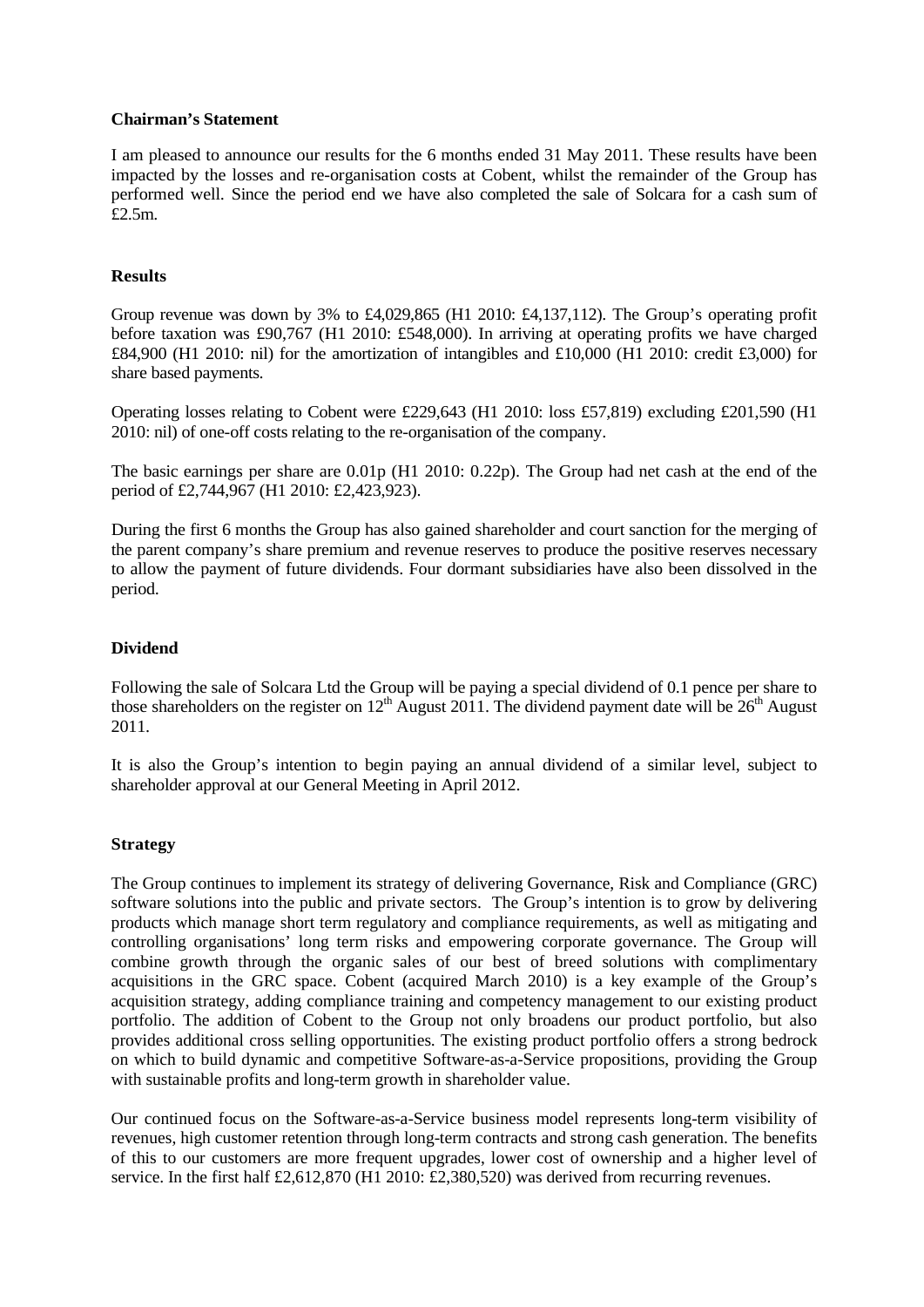The Group will invest in research and development, and has expensed £318,193 (H1 2010: adjusted £299,450) during the first half of 2011. Due to the cost saving benefits of our software solutions, we continue to see strong demand despite the prevailing tough economic climate. Our customers are seeking solutions which rationalise workflow and maximize efficiency whilst working within their specific governance, risk and compliance requirements.

The first six months of 2011 have also seen a stronger emphasis on developing opportunities in the private sector. AIMediaComms and Due North will continue to build on the early success in the first half with a strong pipeline in the private sector to year end.

# **Cobent Ltd**

The trading losses and turnaround costs of Cobent Ltd have had a significant impact on the H1 results. One-off costs amounting to £201,590 (H1 2010: nil) combined with operating losses of £229,643 (H1 2010: loss £57,819) to produce a loss for the period of £431,233. In the middle of May 2011 Heath Williams joined from the LMS company Plateau as CEO of Cobent. His impact on the first half has therefore been minimal. The consolidation of the company into one southern office is progressing rapidly, a number of the staff have been made redundant and key personnel recruited where appropriate. Whilst the installed base is renewing their contracts the pipeline of new opportunities is still to be rebuilt and remains the priority. Monthly breakeven is not expected until Q1 2012.

### **The half year in focus**

### **1. GRC Software Portfolio:**

**AIMediaComms:** The successful launch of our new product Vuelio transitions the business away from a narrow media relations focus to encompass all stakeholder interactions that protect reputation and maximise value. AIMediaComms continues its market leadership within the Public Sector with 13 new SaaS subscriptions, however budget cuts have resulted in a slight retraction in user numbers. The private sector customer base continues to expand with new business from RBS, Trafigura plc, Solicitors Regulatory Authority, Motor Insurance Bureau and the Student Loans Company.

**Cobent:** Headed by Heath Williams, the newly appointed CEO, Cobent continues its difficult turnaround phase. The past six months has seen a reduction in costs through the rationalising of headcount and offices, the beginning of the rebuilding of the sales pipeline in our target regulated markets and further product innovation.

Due North: The Glover Report continues to underline the need for public sector purchasing transparency, whilst our efforts to develop a private sector offering are also gaining momentum. Despite a slowdown in public sector spending, Due North has been successful in winning new business through continuing to demonstrate its ability to deliver a highly cost effective solution. Developments to Due North's Prolegal solution have also ensured its continued sales success during the past 6 months. Due North has won significant new business during the first half, including University Hospital Birmingham, LB Waltham Forest, Investec, Age UK and the British Heart Foundation.

**MS2M:** Maintaining its strong relationships with leading financial institutions RBS and Aviva, MS2M has continued to make key enhancements to its leading risk and compliance monitoring tool, TrackRecord. Developments to the "Risk Monitoring Engine" and new EDI (electronic Data Interchange) functionality ensure that TrackRecord remains at the forefront of GRC monitoring and delivers significant benefits to its customers in the financial services industry.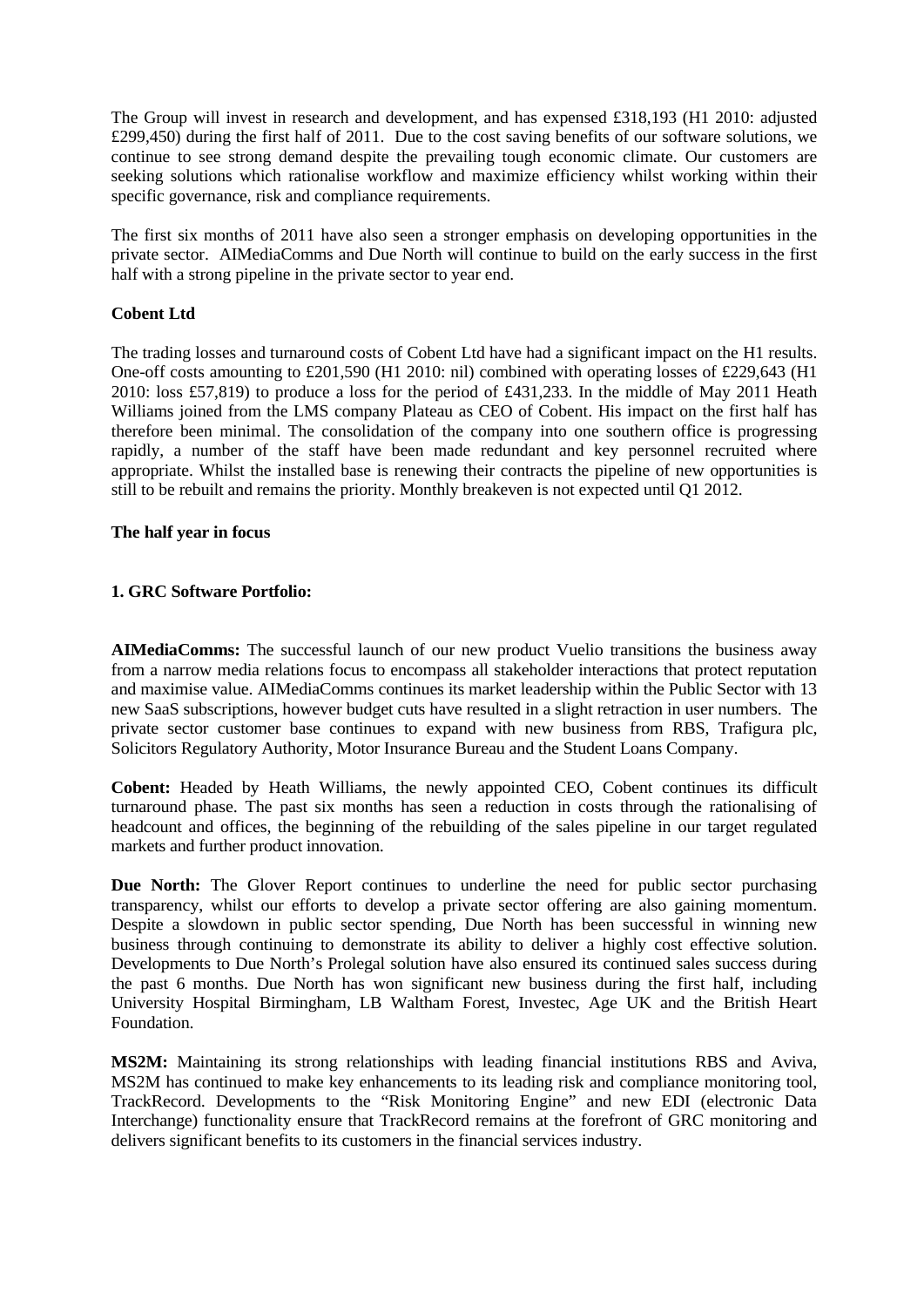**ControlPoint:** Offers incident management software to the Oil & Gas, Financial Services and Transport industries. Despite this division's infancy, it has already secured customers that include ING, Societe General, Visa, easyjet, Thomson, Subsea7, Centrica and Petrofac. We are very excited about the potential of this embryonic business and continue to invest in sales, marketing and product innovation to drive market penetration.

# **2. IT Support Services**

**Willow Starcom:** With high competition for hardware maintenance contracts, Willow has had success in delivering a portfolio of cloud services directly to SME customers, resulting in an 8% uplift in end user revenues year on year. Furthermore, Willow provides key hosting and 24/7 support services to the Group customer base.

### **3. Post period end sale**

**Solcara**: The repositioning of Solcara in December 2009 to focus purely on the legal market with its federated search tool Solsearch was making steady progress before the sale on 4 July 2011 to Thomson Reuters (Publishing) UK Ltd. The details of the sale and performance this half year are in note 3 of the unaudited accounts.

# **Directors and Senior Management**

On 16th December 2010 Joanna Arnold joined the PLC board as business development director. She joined the Group in November 2008 after an early career in financial services and has been performing the business development role since joining.

On 26 July 2011 Howard Sears resigned from the Board.

# **Current Trading**

The sale of Solcara for £2.5m will not only transform the after tax profits for the year, but result in the group holding significant cash resources of £4.7m. We will continue to look for acquisition opportunities to strengthen our proposition in the governance, risk and compliance market, albeit very aware of the exceptionally high prices that software vendors are expecting for their businesses today. The Group will continue to invest in product innovation and sales and marketing to drive organic sales.

On behalf of Access Intelligence's board and management, I would like to thank you for your ongoing support.

Michael Jackson Chairman 27 July 2011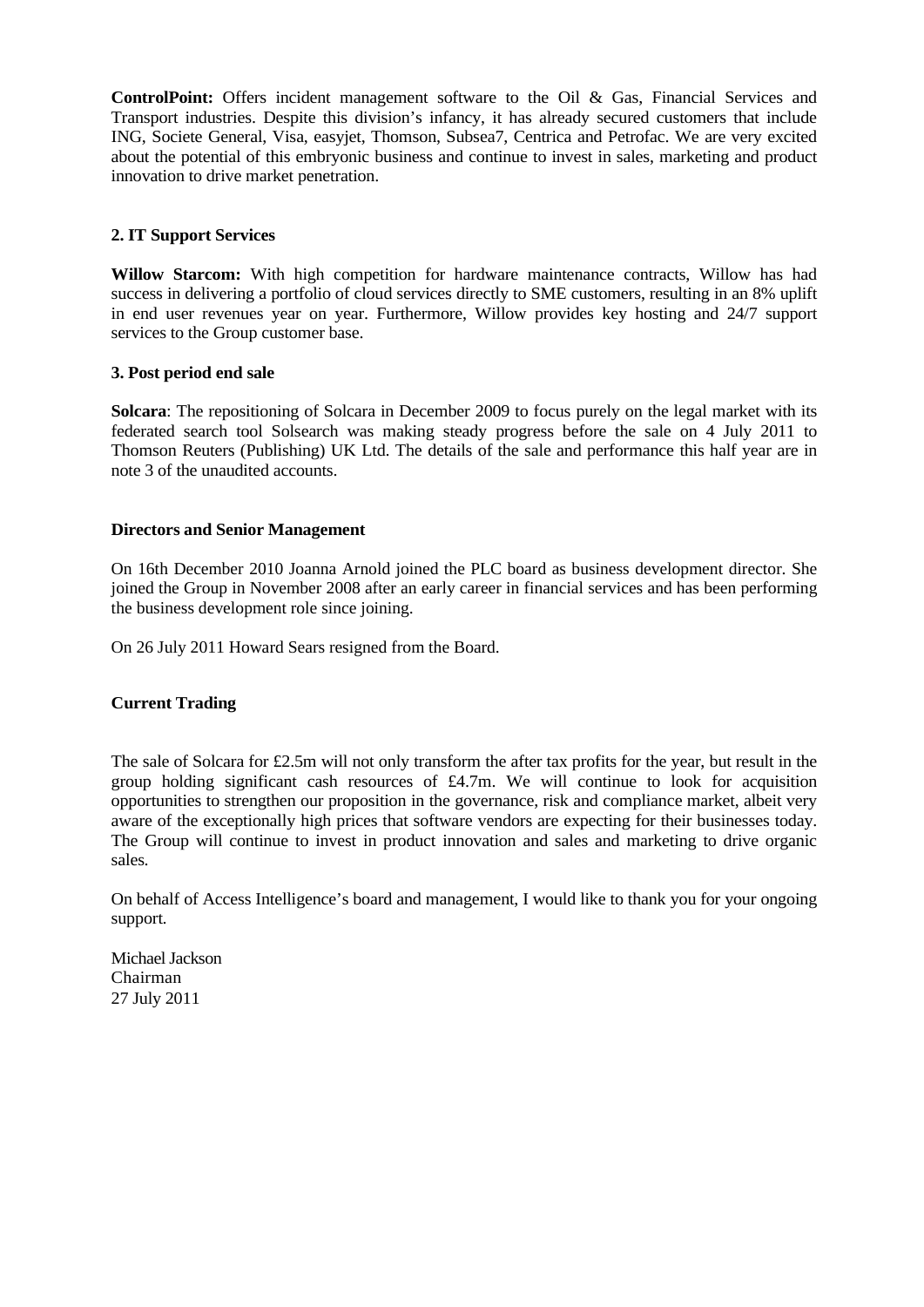### **Access Intelligence Plc Consolidated Income Statement for the 6 months to 31 May 2011**

|                                                                                           | <b>Notes</b>     |                                     | Unaudited                           | Audited                         |
|-------------------------------------------------------------------------------------------|------------------|-------------------------------------|-------------------------------------|---------------------------------|
|                                                                                           |                  | 6 months to<br>31 May 2011<br>£'000 | 6 months to<br>31 May 2010<br>£'000 | Year to<br>30 Nov 2010<br>£'000 |
| Revenue                                                                                   |                  | 4,030                               | 4,137                               | 7,975                           |
| Cost of sales                                                                             |                  | (1,251)                             | (1,596)                             | (2,242)                         |
| <b>Gross profit</b>                                                                       |                  | 2,779                               | 2,541                               | 5,733                           |
| Administrative expenses                                                                   |                  | (2,678)                             | (1,876)                             | (4, 377)                        |
| <b>Share Based Payments</b>                                                               |                  | (10)                                | 3                                   | (53)                            |
| Operating profit before acquisition costs                                                 |                  | 91                                  | 668                                 | 1303                            |
| Impairment of goodwill                                                                    |                  |                                     |                                     | (2,600)                         |
| Acquisition cost                                                                          |                  |                                     | (120)                               | (98)                            |
| <b>Operating profit</b>                                                                   |                  | 91                                  | 548                                 | (1, 395)                        |
| Financial income                                                                          |                  | 7                                   |                                     |                                 |
| Financial expenses                                                                        |                  | (77)                                | (78)                                | (155)                           |
| Profit before tax                                                                         |                  | 21                                  | 470                                 | (1,550)                         |
| Taxation                                                                                  |                  |                                     | (119)                               | (119)                           |
| <b>Profit from continuing operations</b>                                                  |                  | 21                                  | 351                                 | (1,669)                         |
| Profit attributable to discontinued<br>operations                                         |                  |                                     | 106                                 | 107                             |
| Profit for the period                                                                     |                  | 21                                  | 457                                 | (1, 562)                        |
| Other comprehensive income                                                                |                  |                                     |                                     |                                 |
| Total comprehensive income for the period<br>attributable to the owners of parent company |                  | 21                                  | 457                                 | (1, 562)                        |
| <b>Earnings per share</b>                                                                 |                  |                                     |                                     |                                 |
| Continuing and discontinued operations                                                    |                  |                                     |                                     |                                 |
| Basic profit/(loss) per share                                                             | $\mathfrak{2}$   | 0.01 <sub>p</sub>                   | 0.22p                               | (0.67)p                         |
| Diluted profit/(loss) per share                                                           | $\mathbf{2}$     | 0.01 <sub>p</sub>                   | 0.16p                               | (0.67)p                         |
| Continuing operations                                                                     |                  |                                     |                                     |                                 |
| Basic profit/(loss) per share                                                             | $\sqrt{2}$       | 0.01 <sub>p</sub>                   | 0.17p                               | (0.72)p                         |
| Diluted profit/(loss) per share                                                           | $\boldsymbol{2}$ | 0.01p                               | 0.12p                               | (0.72)p                         |

There were no recognised gains and losses in the period, or in prior periods, other than the results own above.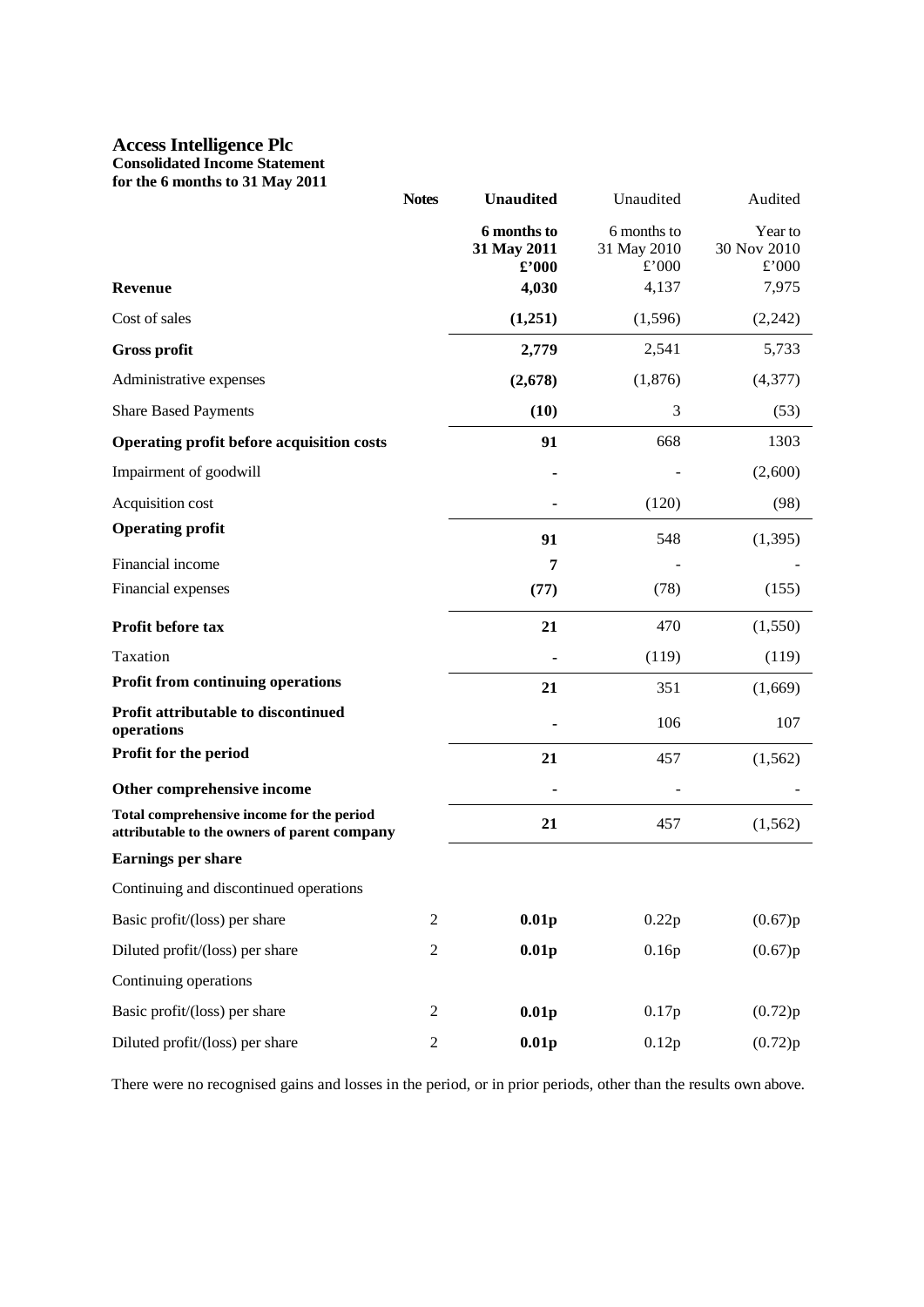#### **Consolidated Balance Sheet at 31 May 2011**

|                                                     | <b>Unaudited</b>     | Unaudited         | Audited           |
|-----------------------------------------------------|----------------------|-------------------|-------------------|
|                                                     | At 31 May<br>2011    | At 31 May<br>2010 | At 30 Nov<br>2010 |
|                                                     | $\pmb{\pounds}$ '000 | £'000             | £'000             |
| <b>Non-current assets</b>                           |                      |                   |                   |
| Property, plant and equipment                       | 232                  | 207               | 204               |
| Intangible assets                                   | 8,465                | 10,082            | 8,519             |
| Deferred tax asset                                  | 420                  | 424               | 420               |
| <b>Total non-current assets</b>                     | 9,117                | 10,713            | 9,143             |
| <b>Current assets</b>                               |                      |                   |                   |
| Inventories                                         | 232                  | 260               | 248               |
| Trade and other receivables                         | 2,289                | 2,517             | 2,041             |
| Current income tax assets                           |                      | 22                |                   |
| Cash and cash equivalents                           | 2,745                | 2,424             | 2,214             |
| <b>Total current assets</b>                         | 5,266                | 5,223             | 4,503             |
| <b>Total assets</b>                                 | 14,383               | 15,936            | 13,646            |
| <b>Current liabilities</b>                          |                      |                   |                   |
| Trade and other payables                            | 1,164                | 1,643             | 761               |
| Accruals and deferred income                        | 3,000                | 2,625             | 2,889             |
| Current income tax liabilities                      | 130                  | 217               |                   |
| <b>Total current liabilities</b>                    | 4,294                | 4,485             | 3,650             |
| <b>Non-current liabilities</b>                      |                      |                   |                   |
| Interest-bearing loans and borrow                   | 1,676                | 1,743             | 1,607             |
| Deferred tax liabilities                            | 548                  | 24                | 554               |
| <b>Total non-current liabilities</b>                | 2,224                | 1,767             | 2,161             |
| <b>Total liabilities</b>                            | 6,518                | 6,252             | 5,811             |
| <b>Net assets</b>                                   | 7,865                | 9,684             | 7,835             |
| <b>Equity</b>                                       |                      |                   |                   |
| Share capital                                       | 1,286                | 1,274             | 1,286             |
| Share premium                                       |                      | 13,403            | 13,490            |
| Capital redemption reserve                          | 191                  | 191               | 191               |
| Share option valuation reserve                      | 328                  | 238               | 319               |
| Equity reserve                                      | 176                  | 186               | 176               |
| Retained earnings                                   | 5,884                | (5,608)           | (7,627)           |
| Total equity attributable to equity<br>shareholders | 7,865                | 9,684             | 7,835             |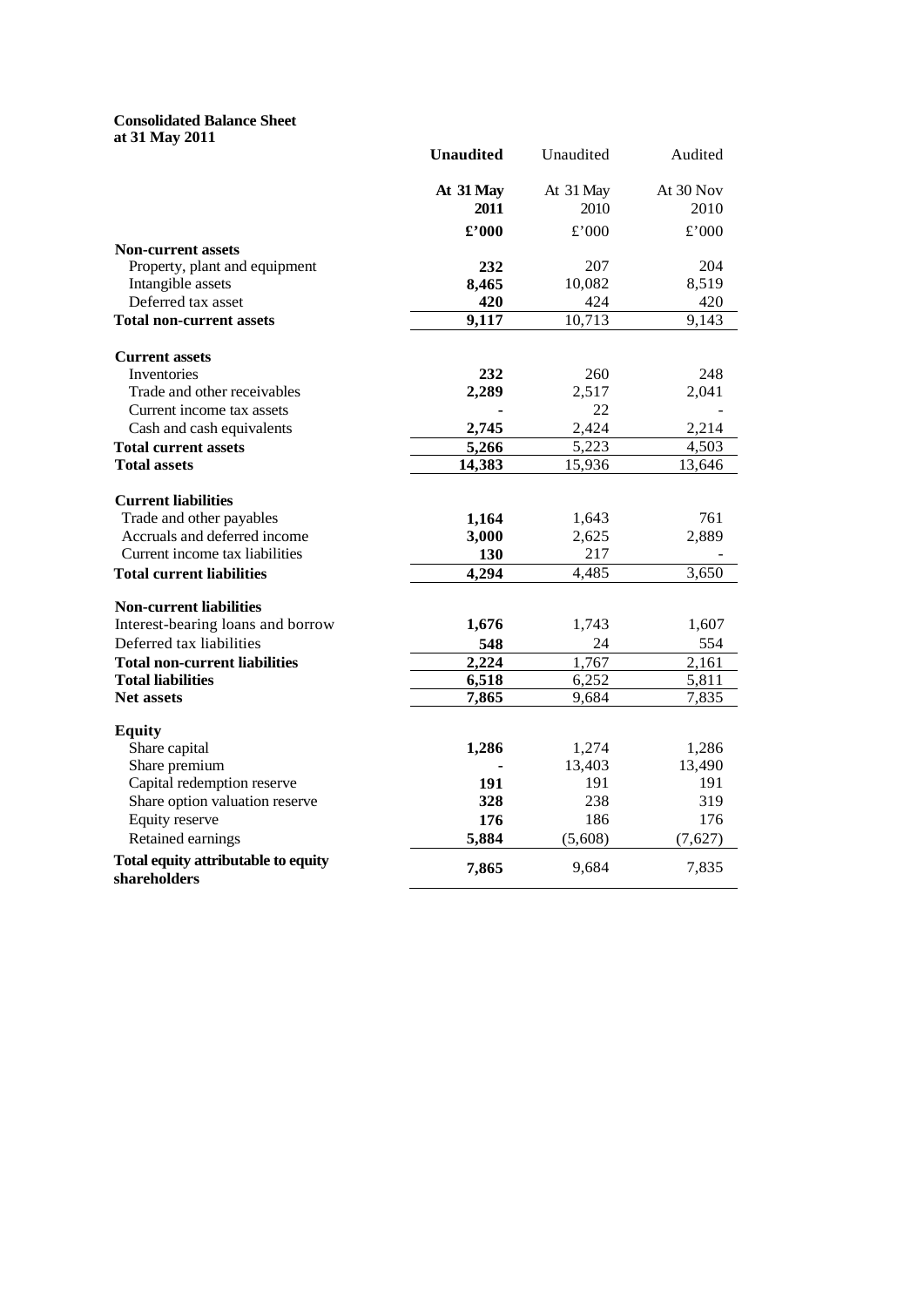#### **Consolidated Statement of Changes in Equity for the 6 months to 31 May 2011**

|                         | <b>Share</b><br>capital  | <b>Share</b><br>premium<br>account | Capital<br>redemption<br>reserve | <b>Share</b><br>option<br>valuation<br>reserve | <b>Equity</b><br>reserve | <b>Retained</b><br>earnings | <b>Total</b> |
|-------------------------|--------------------------|------------------------------------|----------------------------------|------------------------------------------------|--------------------------|-----------------------------|--------------|
|                         | $\pounds$ '000           | $\pmb{\pounds}$ '000               | $\pounds$ '000                   | $\pounds$ '000                                 | $\pounds$ '000           | $\pounds$ '000              | £'000        |
| Group                   |                          |                                    |                                  |                                                |                          |                             |              |
| At 1 December 2009      | 797                      | 8,955                              | 191                              | 247                                            | 186                      | (6,065)                     | 4,311        |
| Profit for the 6 months |                          |                                    |                                  |                                                |                          | 457                         | 457          |
| Issue of new shares     | 477                      | 4,578                              |                                  |                                                |                          |                             | 5,055        |
| Cost of fundraising     | $\overline{a}$           | (130)                              |                                  |                                                |                          |                             | (130)        |
| Share based payments -  |                          |                                    |                                  |                                                |                          |                             |              |
| charge for period       |                          |                                    |                                  | 13                                             |                          |                             | 13           |
| Share based payments -  |                          |                                    |                                  |                                                |                          |                             |              |
| release for period      |                          |                                    |                                  | (16)                                           |                          |                             | (16)         |
| Tax credit relating to  |                          |                                    |                                  |                                                |                          |                             |              |
| share based payments    |                          |                                    | 191                              | (6)                                            | 186                      |                             | (6)          |
| At 31 May 2010          | 1,274                    | 13,403                             |                                  | 238                                            |                          | (5,608)                     | 9,684        |
| At 1 June 2010          | 1,274                    | 13,403                             | 191                              | 238                                            | 186                      | (5,608)                     | 9,684        |
| Issue of new shares     | 12                       | 87                                 |                                  | $\overline{\phantom{a}}$                       |                          |                             | 99           |
| Share based payments -  |                          |                                    |                                  |                                                |                          |                             |              |
| charge for period       |                          |                                    |                                  | 56                                             |                          |                             | 56           |
| Tax credit relating to  |                          |                                    |                                  |                                                |                          |                             |              |
| share based payments    |                          |                                    |                                  | 25                                             |                          |                             | 25           |
| Equity compound of      |                          |                                    |                                  |                                                |                          |                             |              |
| convertible loan notes  |                          |                                    |                                  |                                                | (10)                     |                             | (10)         |
| Total comprehensive     |                          |                                    |                                  |                                                |                          |                             |              |
| income for the period   | $\overline{\phantom{a}}$ |                                    |                                  | $\overline{\phantom{a}}$                       | $\overline{\phantom{a}}$ | (2,019)                     | (2,019)      |
| At 30 Nov 2010          | 1,286                    | 13,490                             | 191                              | 319                                            | 176                      | (7,627)                     | 7,835        |
| At 1 Dec 2010           | 1,286                    | 13,490                             | 191                              | 319                                            | 176                      | (7,627)                     | 7,835        |
| Transfer of share       |                          |                                    |                                  |                                                |                          |                             |              |
| premium account         |                          | (13, 490)                          |                                  |                                                |                          | 13,490                      |              |
| Share based payment     |                          |                                    |                                  |                                                |                          |                             |              |
| charge                  |                          |                                    |                                  | 9                                              |                          |                             | 9            |
| Total comprehensive     |                          |                                    |                                  |                                                |                          |                             |              |
| income for the period   |                          |                                    |                                  |                                                |                          | 21                          | 21           |
| At 31 May 2011          | 1,286                    | $\blacksquare$                     | 191                              | 328                                            | 176                      | 5,884                       | 7,865        |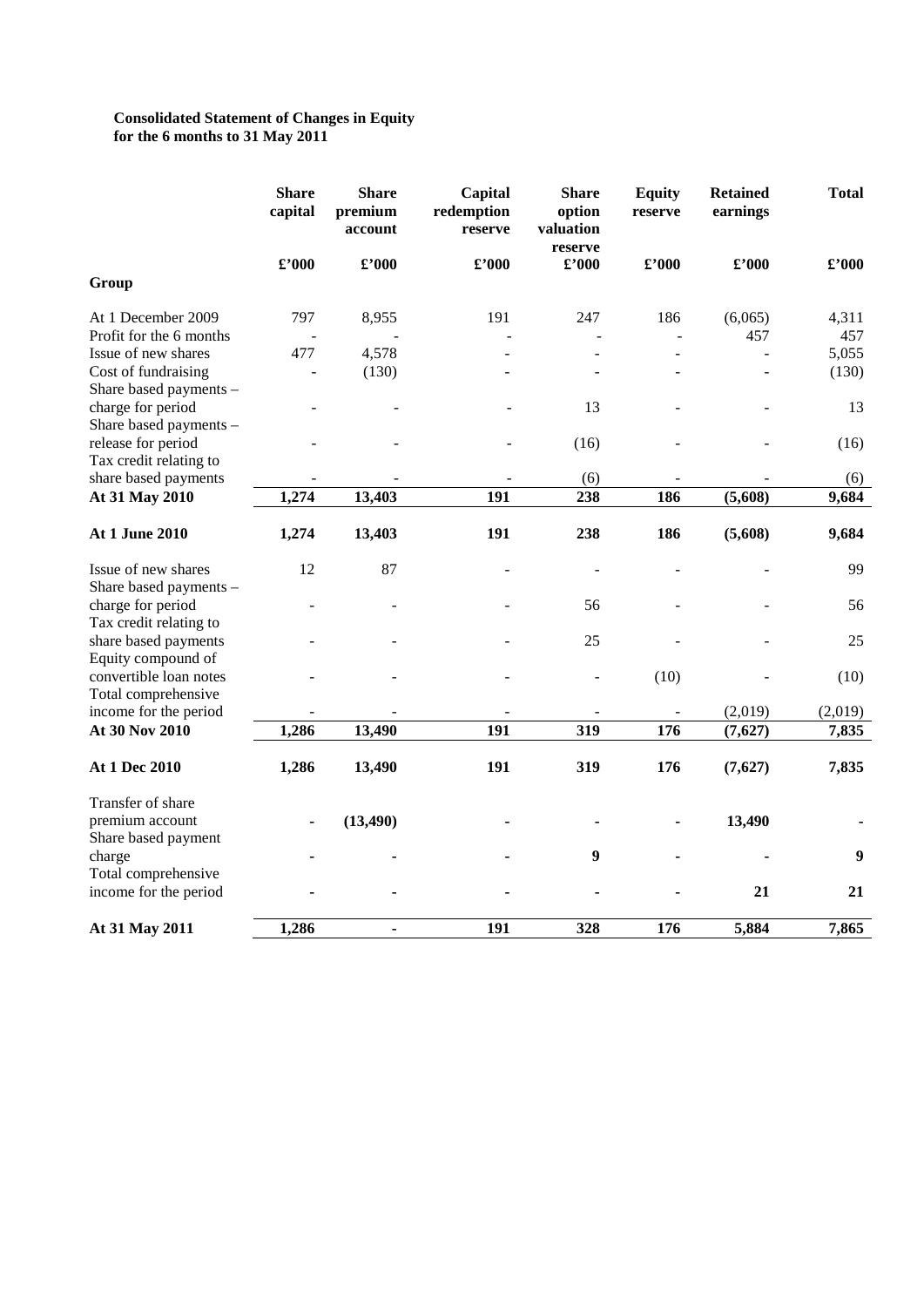#### **Consolidated Cash Flow Statement for the 6 months to 31 May 2011**

|                                                                    | <b>Unaudited</b> | Unaudited   | Audited     |
|--------------------------------------------------------------------|------------------|-------------|-------------|
|                                                                    | 6 months to      | 6 months to | Year        |
|                                                                    | 31 May 2011      | 31 May 2010 | 30 Nov 2010 |
|                                                                    | $\pounds$ '000   | £'000       | £'000       |
| Cash flows from continuing operating activities                    |                  |             |             |
| Profit/(Loss) for the year attributable to equity                  | 21               | 351         | (1,669)     |
| shareholders of the parent                                         |                  |             |             |
| Adjustments for:                                                   |                  |             |             |
| Depreciation                                                       | 45               | 39          | 82          |
| Impairment of intangible assets                                    | 85               |             | 2,600       |
| Share option valuation charge                                      | 10               | (3)         | 53          |
| Loss on disposal of property, plant and equipment                  |                  | 11          | 11          |
| Financial income                                                   | (7)              |             |             |
| Financial expense                                                  | 77               | 78          | 155         |
| Taxation                                                           |                  | 119         | 119         |
| Operating profit before changes in working capital and             | 231              | 595         | 1351        |
| provisions                                                         |                  |             |             |
| Decrease/(Increase) in trade and other receivables                 | 285              | (1032)      | (436)       |
| Decrease in Inventories                                            | 16               | 5           | 27          |
| Increase in trade and other payables                               | 159              | 1,258       | 478         |
| Net cash inflow/(outflow) the continuing operations                | 691              | 826         | 1,420       |
| Tax received/(paid)                                                | 7                |             | (128)       |
| Net cash inflow/ (outflow) from continuing operating<br>activities | 698              | 826         | 1,292       |
|                                                                    |                  |             |             |
| Cash flows from investing in continuing activities                 |                  |             |             |
| Interest received                                                  | 7                |             |             |
| Acquisition of subsidiary                                          |                  | (3000)      | (3,200)     |
| Cash acquired with acquisition                                     |                  | (10)        | 64          |
| Acquisition of property, plant and equipment                       | (93)             | (41)        | (108)       |
| Proceeds of sale of subsidiary (net)                               |                  |             | 136         |
| Cost of software development                                       | (12)             |             | (415)       |
| Net cash (outflow) from investing in continuing activities         | (98)             | (3051)      | (3,523)     |
| Cash flows from financing continuing activities                    |                  |             |             |
| Interest paid                                                      | (56)             | (57)        | (113)       |
| Issue of equity share capital                                      |                  | 3,055       | 3,055       |
| <b>Issue of Loan Notes</b>                                         |                  |             |             |
| Cost of share issues                                               |                  | (130)       | (130)       |
| Repayment of borrowings                                            | (13)             | (7)         | (17)        |
| Net cash inflow from financing continuing activities               | (69)             | 2,861       | 2,795       |
| Net decrease/(decrease) in cash and cash equivalents               | 531              | 636         | 564         |
| Cash from discontinued operations                                  |                  | 74          | (64)        |
| Opening cash and cash equivalents                                  | 2214             | 1,714       | 1,714       |
| <b>Closing cash and cash equivalents</b>                           | 2745             | 2,424       | 2,214       |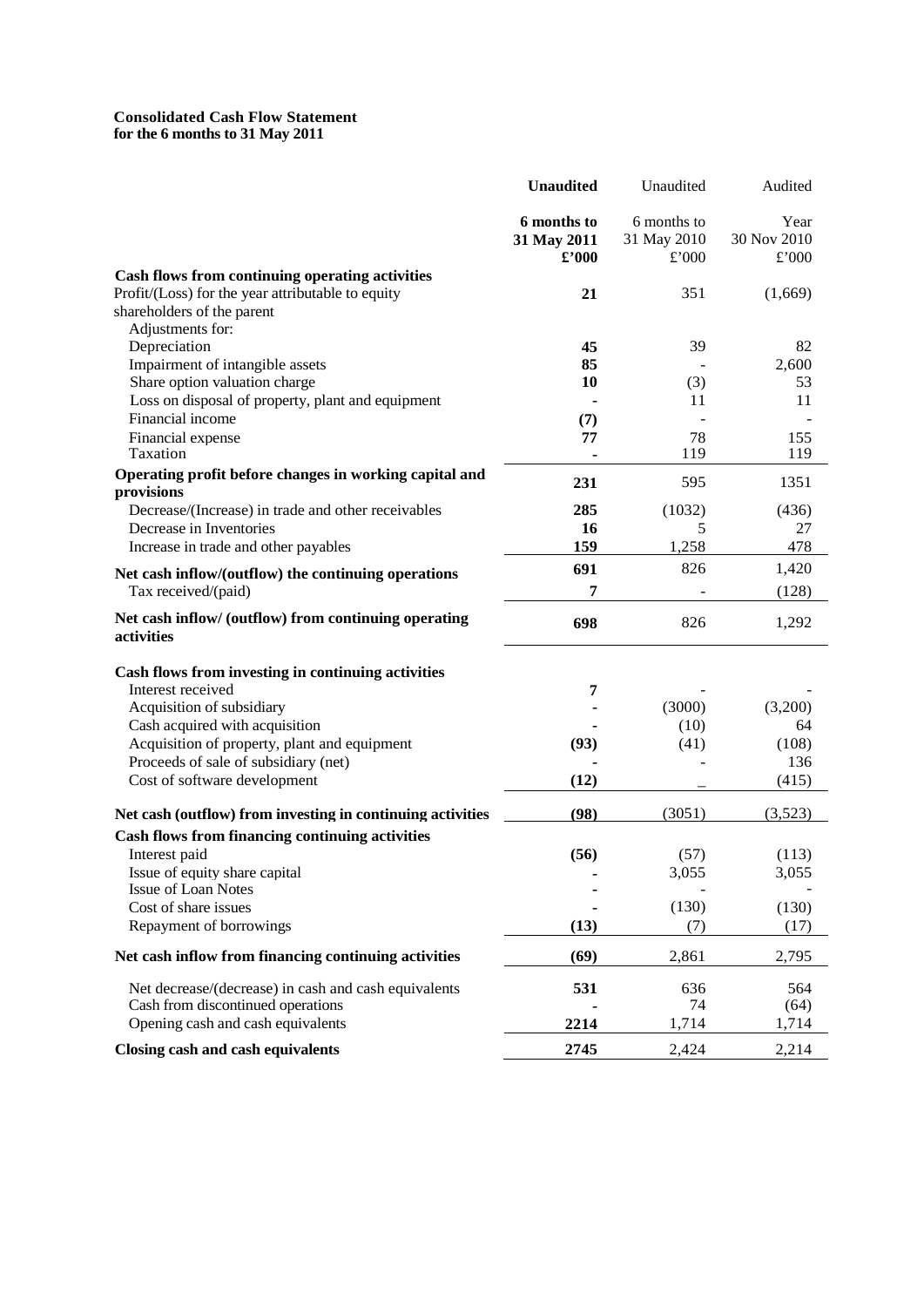# **Notes**

# **1. Unaudited notes**

# **Basis of preparation and accounting policies**

The condensed financial statements are unaudited and were approved by the Board of Directors on 20 July 2011.

The interim financial information for the six months ended 31 May 2011, including comparative financial information, has been prepared on the basis of the accounting policies set out in the last annual report and accounts, with the exception of the amendment to IAS 1 (Presentation of Financial Statements) referred to below, and in accordance with International Financial Reporting Standards ("IFRS"), including IAS 34 (Interim Financial Reporting), as issued by the International Accounting Standards Board and adopted by the European Union.

The preparation of the interim financial statements requires management to make judgements, estimates and assumptions that affect the application of accounting policies and the reported amounts of assets, liabilities, income and expense. Actual results may subsequently differ from those estimates.

In preparing the interim financial statements, the significant judgements made by management in applying the Group's accounting policies and key sources of estimation uncertainty were the same, in all material respects, as those applied to the consolidated financial statements for the year ended 30 November 2010.

The Group has elected to present comprehensive income in one statement.

### **Going concern assumption**

The Group manages its cash requirements through a combination of operating cash flows and long term borrowings in the form of convertible loan notes.

The Group's forecasts and projections, taking account of reasonably possible changes in trading performance, show that the Group should be able to operate within its existing cash deposits.

Consequently, after making enquires, the Directors have a reasonable expectation that the Group has adequate resources to continue in operational existence for the foreseeable future. Accordingly, they continue to adopt the going concern basis of accounting in preparing the interim financial statements.

### **Information extracted from 2010 Annual Report**

The financial figures for the year ended 30 November 2010, as set out in this report, do not constitute statutory accounts but are derived from the statutory accounts for that financial year.

The statutory accounts for the year ended 30 November 2010 were prepared under IFRS and have been delivered to the Registrar of Companies. The auditors reported on those accounts. Their report was unqualified, did not draw attention to any matters by way of emphasis and did not include a statement under Section 498(2) or 498(3) of the Companies Act 2006.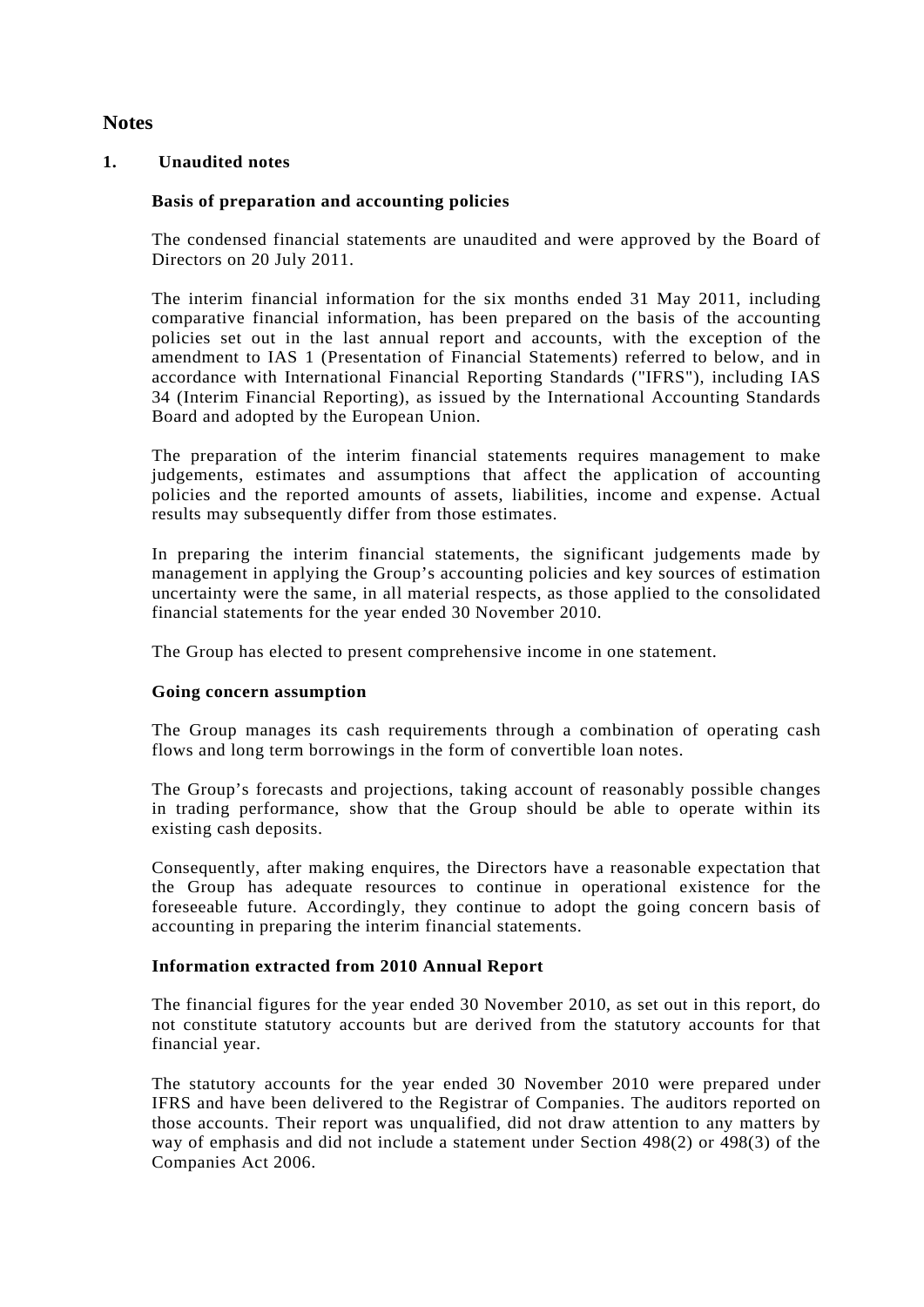The Board confirms that to the best of its knowledge:

The condensed set of financial statements has been prepared in accordance with IAS34 Interim Financial Reporting" as adopted by the EU;

The interim management report includes a fair review of the information required by :

DTR 4.2.7R of the Disclosure and Transparency Rules, being an indication of important events that have occurred during the first six months of the financial year and their impact on the condensed set of financial statements, and a description of the principal risks and uncertainties for the remaining six months of the year; and

DTR4.2.8R of the Disclosure and Transparency Rules, being related party transactions that have taken place in the first six months of the current financial year and that have materially affected the financial position or performance of the entity during that period; and any changes in the related party transactions described in the last annual report that could do so.

### **2. Earnings per share**

The calculation of earnings per share is based upon the profit (H12010: profit) (FY2010: loss) for, firstly, the continuing and discontinued operations after taxation and, secondly continuing operations only after taxation. The weighted average number of ordinary shares used in the calculation of basic earnings per share is based upon the number of ordinary shares in issue in each respective period. This has been adjusted for the effect of potentially dilutive share options granted under the company's share option schemes and in connection with the convertible loan notes in calculating the diluted earnings per share.

| <b>Continuing and</b><br><b>Discontinued</b>        |              | H1 2011        | H1 2010      |                | <b>FY 2010</b> |                |
|-----------------------------------------------------|--------------|----------------|--------------|----------------|----------------|----------------|
| <b>Operations</b>                                   |              |                |              |                |                |                |
|                                                     | <b>Basic</b> | <b>Diluted</b> | <b>Basic</b> | <b>Diluted</b> | <b>Basic</b>   | <b>Diluted</b> |
| Profit/(Loss) after tax<br>$(\pounds000 \text{'s})$ | 21           | 21             | 457          | 457            | (1, 562)       | (1,562)        |
|                                                     |              |                |              |                |                |                |
| Number of shares                                    | 257,720,696  | 333, 377, 641  | 206,609,158  | 289,579,807    | 231,609,874    | 311,054,231    |
|                                                     |              |                |              |                |                |                |
| Earnings/(Loss) per<br>share (pence)                | 0.01         | 0.01           | 0.22         | 0.16           | (0.67)         | (0.67)         |
|                                                     |              |                |              |                |                |                |
| Continuing<br><b>Operations</b>                     |              |                |              |                |                |                |
|                                                     |              |                |              |                |                |                |
| Profit/(Loss) after tax<br>$(\pounds000 \text{'s})$ | 21           | 21             | 351          | 351            | (1,669)        | (1,669)        |
|                                                     |              |                |              |                |                |                |
| Number of shares                                    | 257,720,696  | 333, 377, 641  | 206,609,158  | 289,579,807    | 231,609,874    | 311,054,231    |
|                                                     |              |                |              |                |                |                |
| Earnings/(Loss) per<br>share (pence)                | 0.01         | 0.01           | 0.17         | 0.12           | (0.72)         | (0.72)         |

This has been computed as follows:

The sale of Solcara Ltd happened after the Balance Sheet date and has been treated as a continuing operation - see note 3